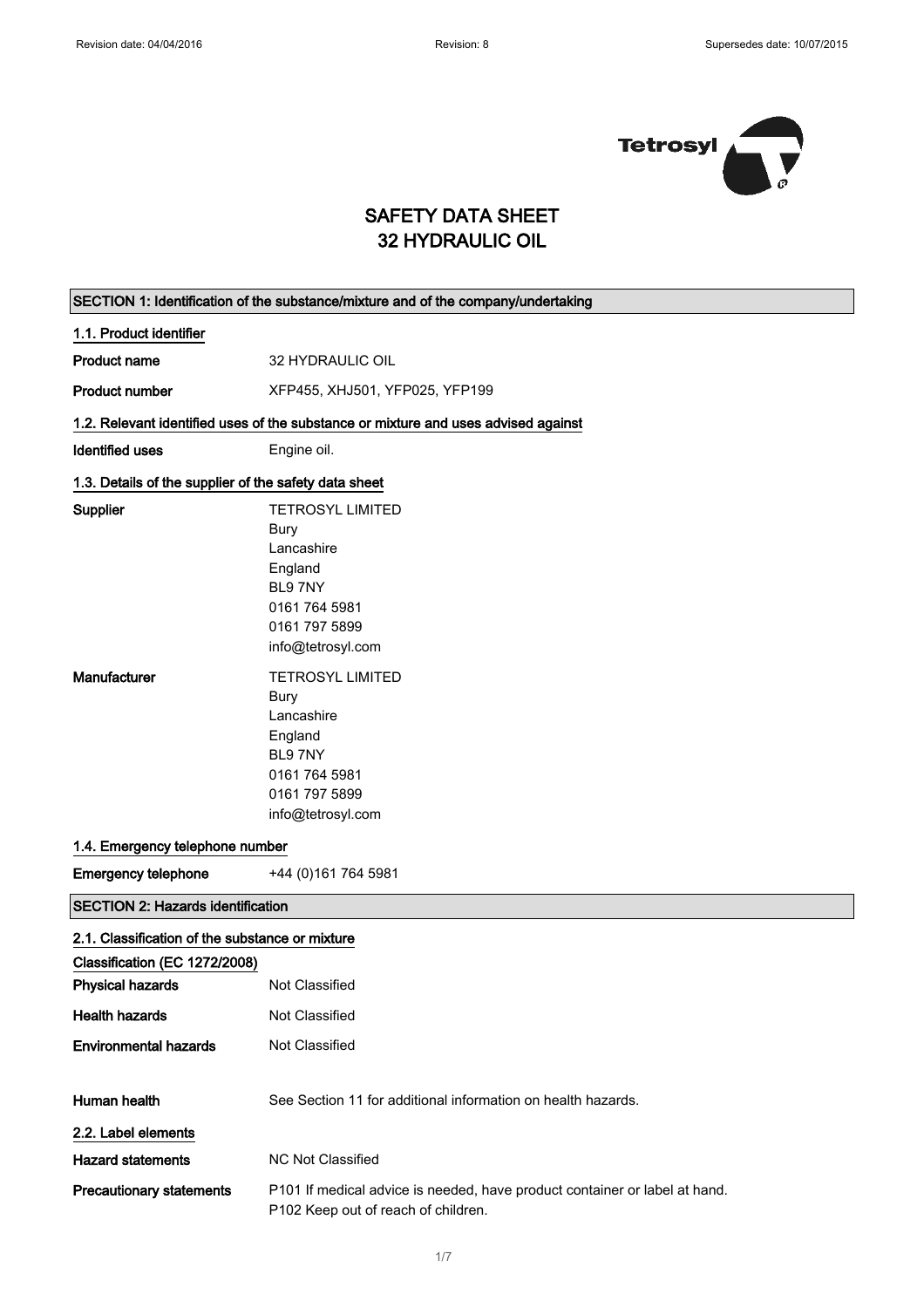### 2.3. Other hazards

| <b>SECTION 3: Composition/information on ingredients</b>   |                                                                                                                                                                                |
|------------------------------------------------------------|--------------------------------------------------------------------------------------------------------------------------------------------------------------------------------|
| <b>SECTION 4: First aid measures</b>                       |                                                                                                                                                                                |
| 4.1. Description of first aid measures                     |                                                                                                                                                                                |
| <b>General information</b>                                 | Remove affected person from source of contamination. Get medical attention if any discomfort<br>continues.                                                                     |
| Inhalation                                                 | Get medical attention if any discomfort continues.                                                                                                                             |
| Ingestion                                                  | Consult a physician for specific advice.                                                                                                                                       |
| <b>Skin contact</b>                                        | Remove contaminated clothing immediately and wash skin with soap and water.                                                                                                    |
| Eye contact                                                | Rinse immediately with plenty of water. Remove any contact lenses and open eyelids wide<br>apart. Continue to rinse for at least 15 minutes. Do not rub eye.                   |
|                                                            | 4.2. Most important symptoms and effects, both acute and delayed                                                                                                               |
| <b>General information</b>                                 | The severity of the symptoms described will vary dependent on the concentration and the<br>length of exposure. Effects may be delayed. Keep affected person under observation. |
| Inhalation                                                 | May cause an asthma-like shortness of breath. Vapours may cause headache, fatigue,<br>dizziness and nausea.                                                                    |
| Ingestion                                                  | May cause discomfort if swallowed. May cause stomach pain or vomiting. May cause nausea,<br>headache, dizziness and intoxication.                                              |
| Skin contact                                               | Prolonged or repeated contact with skin may cause irritation, redness and dermatitis. Allergic<br>rash.                                                                        |
| Eye contact                                                | May cause temporary eye irritation.                                                                                                                                            |
|                                                            | 4.3. Indication of any immediate medical attention and special treatment needed                                                                                                |
| Notes for the doctor                                       | No specific recommendations. If in doubt, get medical attention promptly.                                                                                                      |
| <b>SECTION 5: Firefighting measures</b>                    |                                                                                                                                                                                |
| 5.1. Extinguishing media                                   |                                                                                                                                                                                |
| Suitable extinguishing media                               | Use fire-extinguishing media suitable for the surrounding fire.                                                                                                                |
| Unsuitable extinguishing<br>media                          | Do not use water jet as an extinguisher, as this will spread the fire.                                                                                                         |
| 5.2. Special hazards arising from the substance or mixture |                                                                                                                                                                                |
| Specific hazards                                           | Fire creates: Carbon monoxide (CO). Carbon dioxide (CO2). No unusual fire or explosion<br>hazards noted.                                                                       |
| <b>Hazardous combustion</b><br>products                    | Thermal decomposition or combustion may liberate carbon oxides and other toxic gases or<br>vapours. Oxides of carbon.                                                          |
| 5.3. Advice for firefighters                               |                                                                                                                                                                                |
| Protective actions during<br>firefighting                  | No specific firefighting precautions known.                                                                                                                                    |
| Special protective equipment<br>for firefighters           | Leave danger zone immediately.                                                                                                                                                 |
| <b>SECTION 6: Accidental release measures</b>              |                                                                                                                                                                                |

6.1. Personal precautions, protective equipment and emergency procedures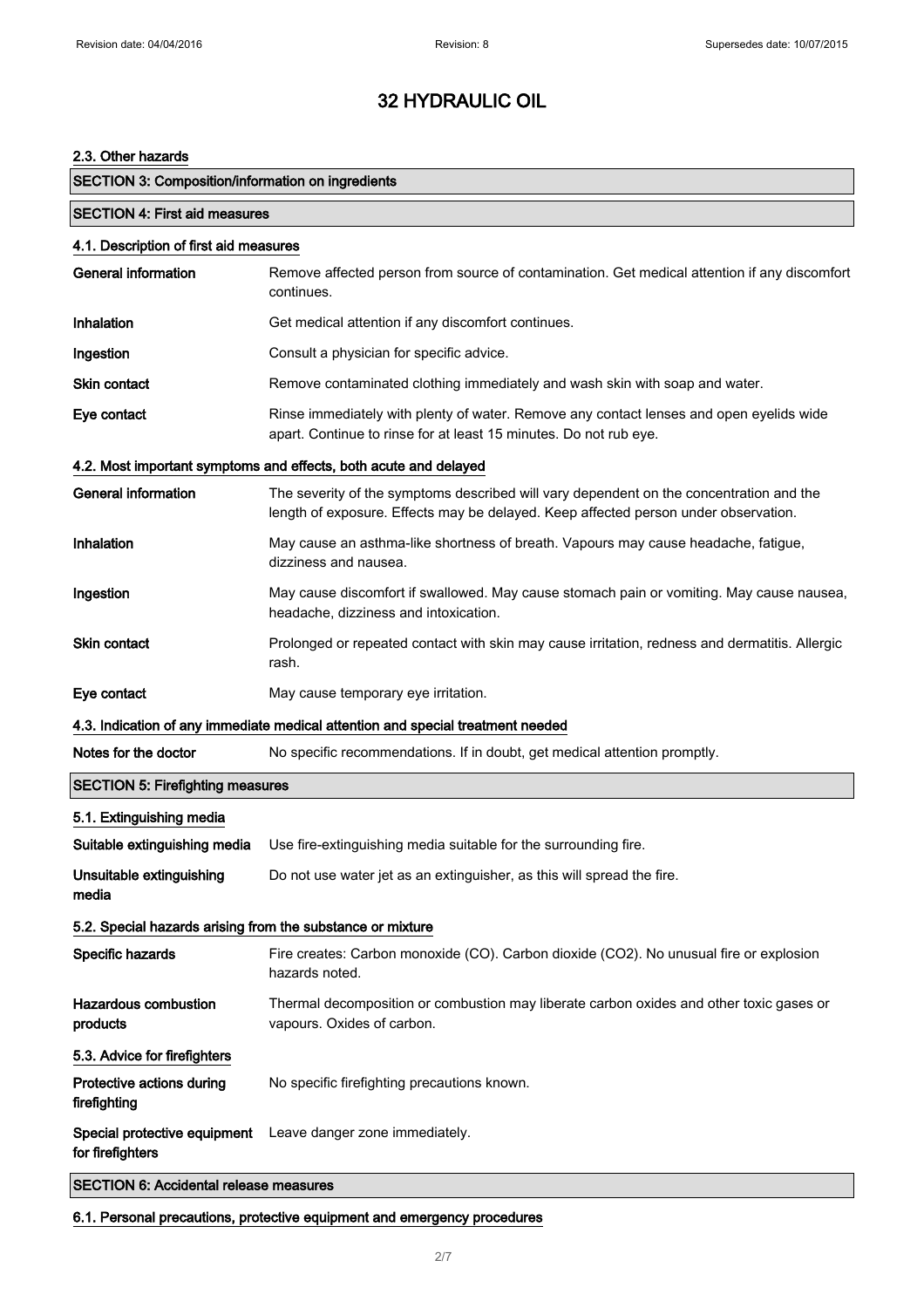| <b>Personal precautions</b>                               | For personal protection, see Section 8. In case of spills, beware of slippery floors and<br>surfaces.                                                                                                                                                                                                                                                                                                                                                                                                                           |
|-----------------------------------------------------------|---------------------------------------------------------------------------------------------------------------------------------------------------------------------------------------------------------------------------------------------------------------------------------------------------------------------------------------------------------------------------------------------------------------------------------------------------------------------------------------------------------------------------------|
| 6.2. Environmental precautions                            |                                                                                                                                                                                                                                                                                                                                                                                                                                                                                                                                 |
| <b>Environmental precautions</b>                          | Collect and dispose of spillage as indicated in Section 13.                                                                                                                                                                                                                                                                                                                                                                                                                                                                     |
| 6.3. Methods and material for containment and cleaning up |                                                                                                                                                                                                                                                                                                                                                                                                                                                                                                                                 |
| Methods for cleaning up                                   | For waste disposal, see Section 13. Wear protective clothing as described in Section 8 of this<br>safety data sheet. Provide adequate ventilation. Contain spillage with sand, earth or other<br>suitable non-combustible material. Avoid the spillage or runoff entering drains, sewers or<br>watercourses. Absorb spillage with non-combustible, absorbent material.                                                                                                                                                          |
| 6.4. Reference to other sections                          |                                                                                                                                                                                                                                                                                                                                                                                                                                                                                                                                 |
| Reference to other sections                               | Wear protective clothing as described in Section 8 of this safety data sheet. Collect and<br>dispose of spillage as indicated in Section 13.                                                                                                                                                                                                                                                                                                                                                                                    |
| <b>SECTION 7: Handling and storage</b>                    |                                                                                                                                                                                                                                                                                                                                                                                                                                                                                                                                 |
| 7.1. Precautions for safe handling                        |                                                                                                                                                                                                                                                                                                                                                                                                                                                                                                                                 |
| <b>Usage precautions</b>                                  | Good personal hygiene procedures should be implemented. Wash hands and any other<br>contaminated areas of the body with soap and water before leaving the work site. Do not eat,<br>drink or smoke when using the product. Avoid the formation of mists. Provide adequate<br>ventilation. Avoid contact with skin and eyes. Always remove oil with soap and water or skin<br>cleaning agent, never use organic solvents. Do not use oil-contaminated clothing or shoes,<br>and do not put rags moistened with oil into pockets. |
|                                                           | 7.2. Conditions for safe storage, including any incompatibilities                                                                                                                                                                                                                                                                                                                                                                                                                                                               |
| <b>Storage precautions</b>                                | Keep containers upright. Store in tightly-closed, original container.                                                                                                                                                                                                                                                                                                                                                                                                                                                           |
| 7.3. Specific end use(s)                                  |                                                                                                                                                                                                                                                                                                                                                                                                                                                                                                                                 |
| Specific end use(s)                                       | The identified uses for this product are detailed in Section 1.2.                                                                                                                                                                                                                                                                                                                                                                                                                                                               |
| <b>SECTION 8: Exposure Controls/personal protection</b>   |                                                                                                                                                                                                                                                                                                                                                                                                                                                                                                                                 |
| 8.1. Control parameters                                   |                                                                                                                                                                                                                                                                                                                                                                                                                                                                                                                                 |
| Occupational exposure limits                              |                                                                                                                                                                                                                                                                                                                                                                                                                                                                                                                                 |

No exposure limits known for ingredient(s).

#### 8.2. Exposure controls

#### Protective equipment



Appropriate engineering

controls

 $\Bigg]$ 



Provide adequate ventilation. Avoid inhalation of vapours. Observe any occupational exposure limits for the product or ingredients.

Eye/face protection Eyewear complying with an approved standard should be worn if a risk assessment indicates eye contact is possible. Unless the assessment indicates a higher degree of protection is required, the following protection should be worn: Tight-fitting safety glasses.

Hand protection Chemical-resistant, impervious gloves complying with an approved standard should be worn if a risk assessment indicates skin contact is possible. It is recommended that gloves are made of the following material: Nitrile rubber. It should be noted that liquid may penetrate the gloves. Frequent changes are recommended.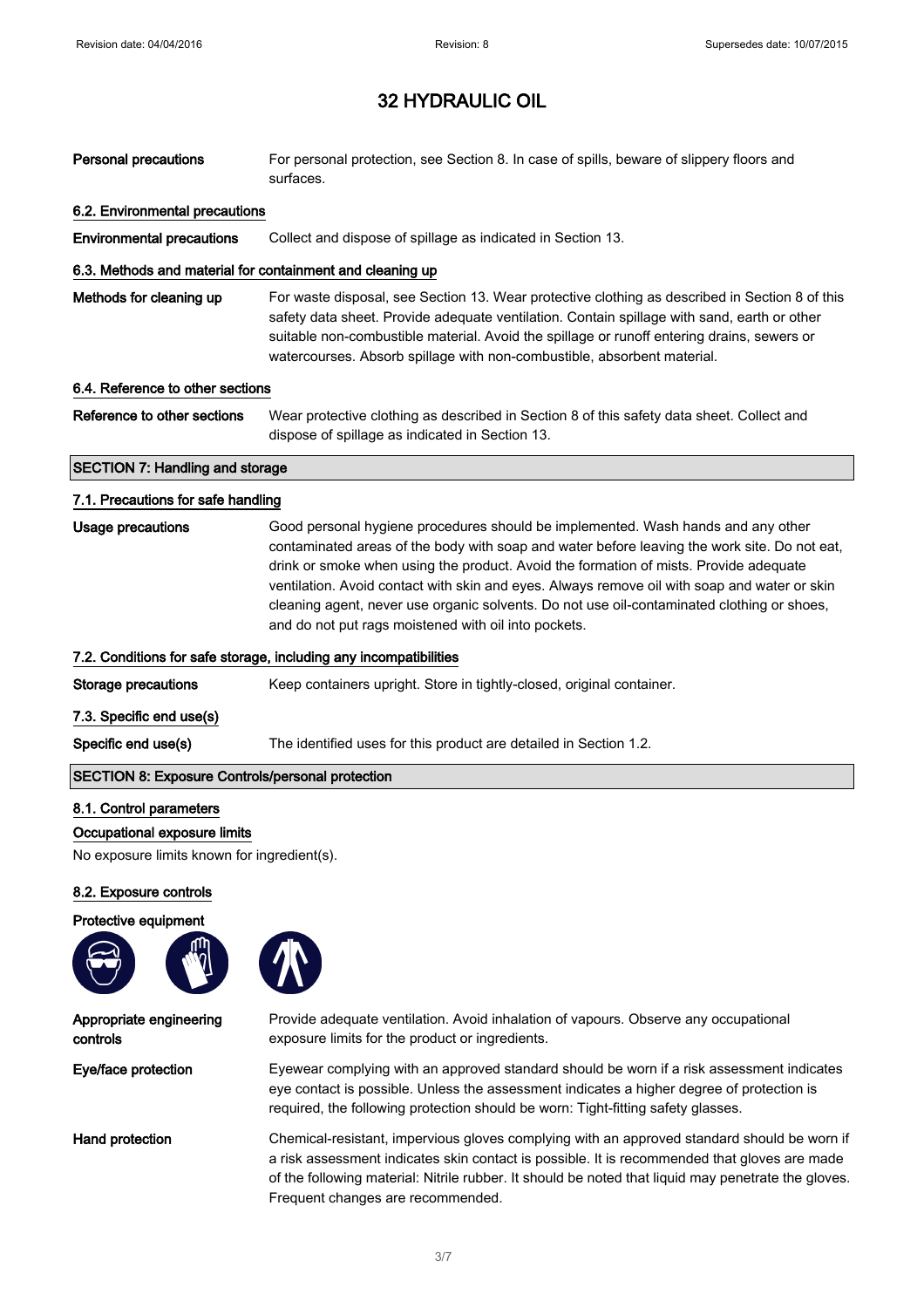| Other skin and body<br>protection | Wear suitable protective clothing as protection against splashing or contamination. |
|-----------------------------------|-------------------------------------------------------------------------------------|
| Hygiene measures                  | Use engineering controls to reduce air contamination to permissible exposure level. |
| Respiratory protection            | No specific recommendations.                                                        |

### SECTION 9: Physical and Chemical Properties

## 9.1. Information on basic physical and chemical properties

| Appearance                                      | Clear liquid. Oily liquid. Liquid.                                  |
|-------------------------------------------------|---------------------------------------------------------------------|
| Colour                                          | Straw.                                                              |
| Odour                                           | Oil-like.                                                           |
| <b>Odour threshold</b>                          | Scientifically unjustified. Scientifically unjustified.             |
| pH                                              | Scientifically unjustified.                                         |
| <b>Melting point</b>                            | Scientifically unjustified.                                         |
| Initial boiling point and range                 | >250°C@                                                             |
| Flash point                                     | 200°C                                                               |
| <b>Evaporation rate</b>                         | Scientifically unjustified.                                         |
| Upper/lower flammability or<br>explosive limits | Scientifically unjustified.                                         |
| Vapour pressure                                 | Scientifically unjustified.                                         |
| Vapour density                                  | Scientifically unjustified.                                         |
| <b>Relative density</b>                         | 0.870g/cm <sup>3</sup> @ 20°C                                       |
| Solubility(ies)                                 | Insoluble in water.                                                 |
| <b>Partition coefficient</b>                    | Scientifically unjustified.                                         |
| Auto-ignition temperature                       | $>250^{\circ}$ C                                                    |
| <b>Decomposition Temperature</b>                | Scientifically unjustified.                                         |
| <b>Viscosity</b>                                | 32 cSt @ 40°C                                                       |
| <b>Oxidising properties</b>                     | Not determined.                                                     |
| 9.2. Other information                          |                                                                     |
| Other information                               | None.                                                               |
| <b>SECTION 10: Stability and reactivity</b>     |                                                                     |
| 10.1. Reactivity                                |                                                                     |
| Reactivity                                      | There are no known reactivity hazards associated with this product. |
| 10.2. Chemical stability                        |                                                                     |
| <b>Stability</b>                                | No particular stability concerns.                                   |
| 10.3. Possibility of hazardous reactions        |                                                                     |
| Possibility of hazardous<br>reactions           | Not applicable.                                                     |
| 10.4. Conditions to avoid                       |                                                                     |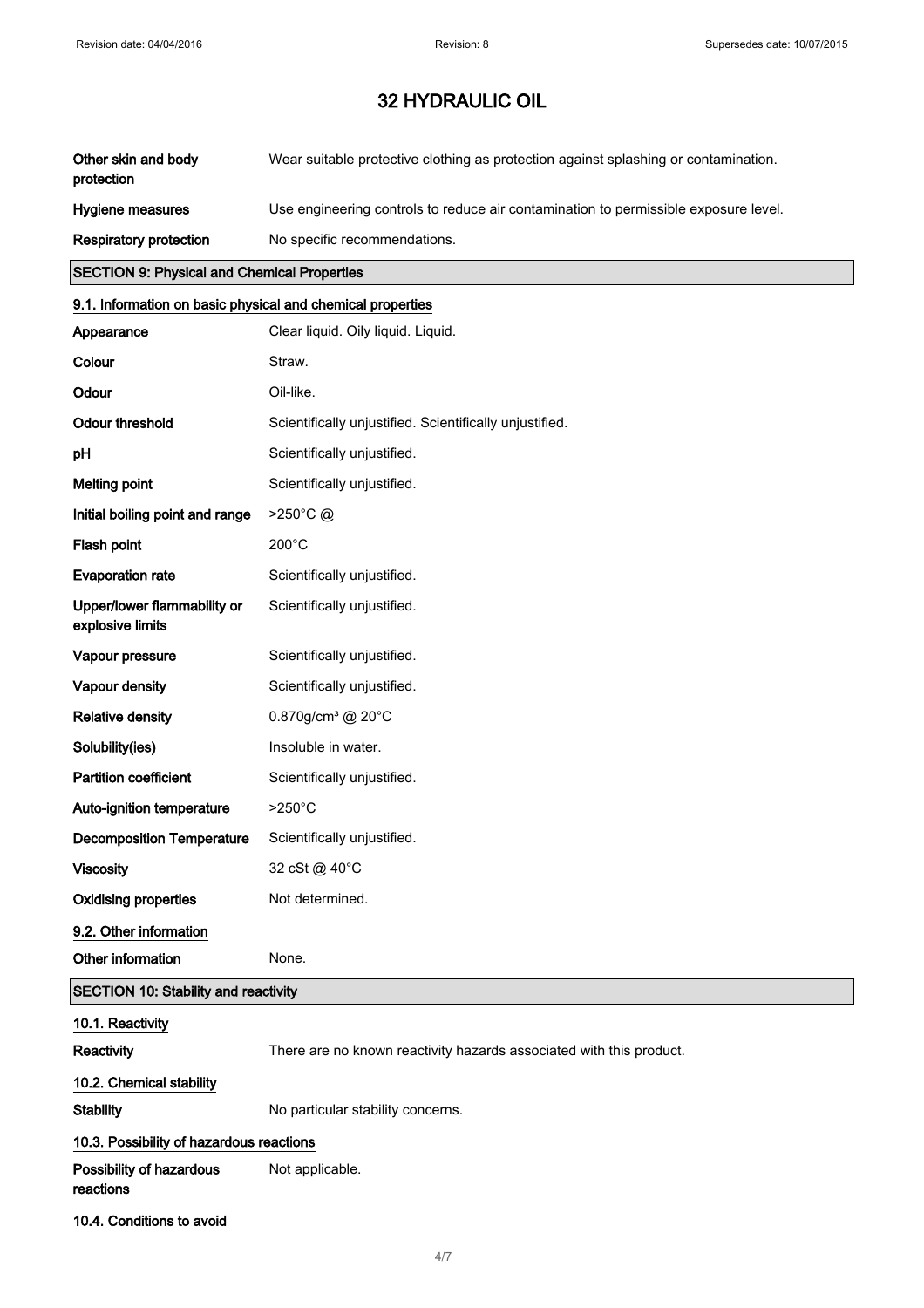| <b>Conditions to avoid</b>                       | Avoid heat, flames and other sources of ignition.                                                                     |
|--------------------------------------------------|-----------------------------------------------------------------------------------------------------------------------|
| 10.5. Incompatible materials                     |                                                                                                                       |
| Materials to avoid                               | Strong oxidising agents.                                                                                              |
| 10.6. Hazardous decomposition products           |                                                                                                                       |
| Hazardous decomposition<br>products              | Oxides of carbon. Thermal decomposition or combustion may liberate carbon oxides and<br>other toxic gases or vapours. |
| <b>SECTION 11: Toxicological information</b>     |                                                                                                                       |
| 11.1. Information on toxicological effects       |                                                                                                                       |
| <b>Toxicological effects</b>                     | No information available.                                                                                             |
| <b>Skin contact</b>                              | Prolonged and frequent contact may cause redness and irritation.                                                      |
| Eye contact                                      | May cause temporary eye irritation.                                                                                   |
| Acute and chronic health                         | Because of the product's quantity and composition, the health hazard is regarded as low.                              |
| hazards                                          |                                                                                                                       |
| <b>SECTION 12: Ecological Information</b>        |                                                                                                                       |
| Ecotoxicity                                      | Not regarded as dangerous for the environment.                                                                        |
| 12.1. Toxicity                                   |                                                                                                                       |
| Acute toxicity - fish                            | Not determined.                                                                                                       |
| Acute toxicity - aquatic<br>invertebrates        | Not determined.                                                                                                       |
| Acute toxicity - aquatic plants                  | Not determined.                                                                                                       |
| 12.2. Persistence and degradability              |                                                                                                                       |
| Persistence and degradability No data available. |                                                                                                                       |
| 12.3. Bioaccumulative potential                  |                                                                                                                       |
| <b>Bioaccumulative potential</b>                 | No data available on bioaccumulation.                                                                                 |
| <b>Partition coefficient</b>                     | Scientifically unjustified.                                                                                           |
| 12.4. Mobility in soil                           |                                                                                                                       |
| <b>Mobility</b>                                  | The product is insoluble in water.                                                                                    |
| Adsorption/desorption<br>coefficient             | Not available.                                                                                                        |
| 12.5. Results of PBT and vPvB assessment         |                                                                                                                       |
| Results of PBT and vPvB<br>assessment            | This substance is not classified as PBT or vPvB according to current EU criteria.                                     |
| 12.6. Other adverse effects                      |                                                                                                                       |
| Other adverse effects                            | Not available.                                                                                                        |
| <b>SECTION 13: Disposal considerations</b>       |                                                                                                                       |
| 13.1. Waste treatment methods                    |                                                                                                                       |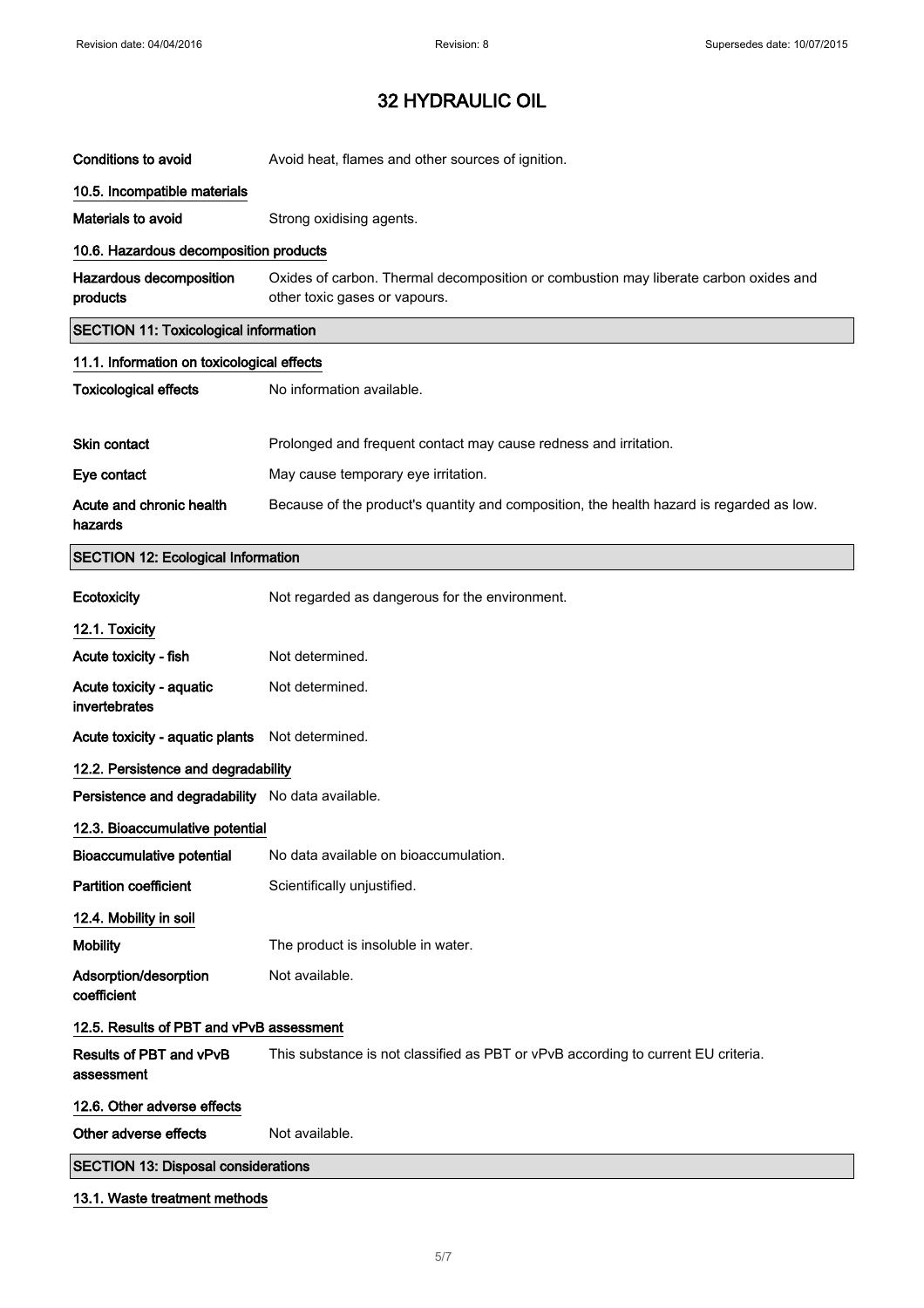| General information | When handling waste, the safety precautions applying to handling of the product should be<br>considered.                                                                                                                                                         |
|---------------------|------------------------------------------------------------------------------------------------------------------------------------------------------------------------------------------------------------------------------------------------------------------|
| Disposal methods    | Dispose of waste to licensed waste disposal site in accordance with the requirements of the<br>local Waste Disposal Authority. Absorb in vermiculite, dry sand or earth and place into<br>containers. Dispose of waste via a licensed waste disposal contractor. |

### SECTION 14: Transport information

General The product is not covered by international regulations on the transport of dangerous goods (IMDG, IATA, ADR/RID).

#### 14.1. UN number

Not applicable.

#### 14.2. UN proper shipping name

Not applicable.

#### 14.3. Transport hazard class(es)

No transport warning sign required.

#### Transport labels

No transport warning sign required.

#### 14.4. Packing group

Not applicable.

#### 14.5. Environmental hazards

Environmentally hazardous substance/marine pollutant No.

#### 14.6. Special precautions for user

Not applicable.

#### 14.7. Transport in bulk according to Annex II of MARPOL and the IBC Code

### Transport in bulk according to Not applicable. Annex II of MARPOL 73/78 and the IBC Code

#### SECTION 15: Regulatory information

#### 15.1. Safety, health and environmental regulations/legislation specific for the substance or mixture

| <b>National regulations</b> | The Control of Substances Hazardous to Health Regulations 2002 (SI 2002 No. 2677) (as<br>amended). |
|-----------------------------|----------------------------------------------------------------------------------------------------|
| EU legislation              | Regulation (EC) No 1907/2006 of the European Parliament and of the Council of 18                   |
|                             | December 2006 concerning the Registration, Evaluation, Authorisation and Restriction of            |
|                             | Chemicals (REACH) (as amended).                                                                    |
|                             | Regulation (EC) No 1272/2008 of the European Parliament and of the Council of 16                   |
|                             | December 2008 on classification, labelling and packaging of substances and mixtures (as            |
|                             | amended).                                                                                          |

#### 15.2. Chemical safety assessment

No chemical safety assessment has been carried out.

#### SECTION 16: Other information